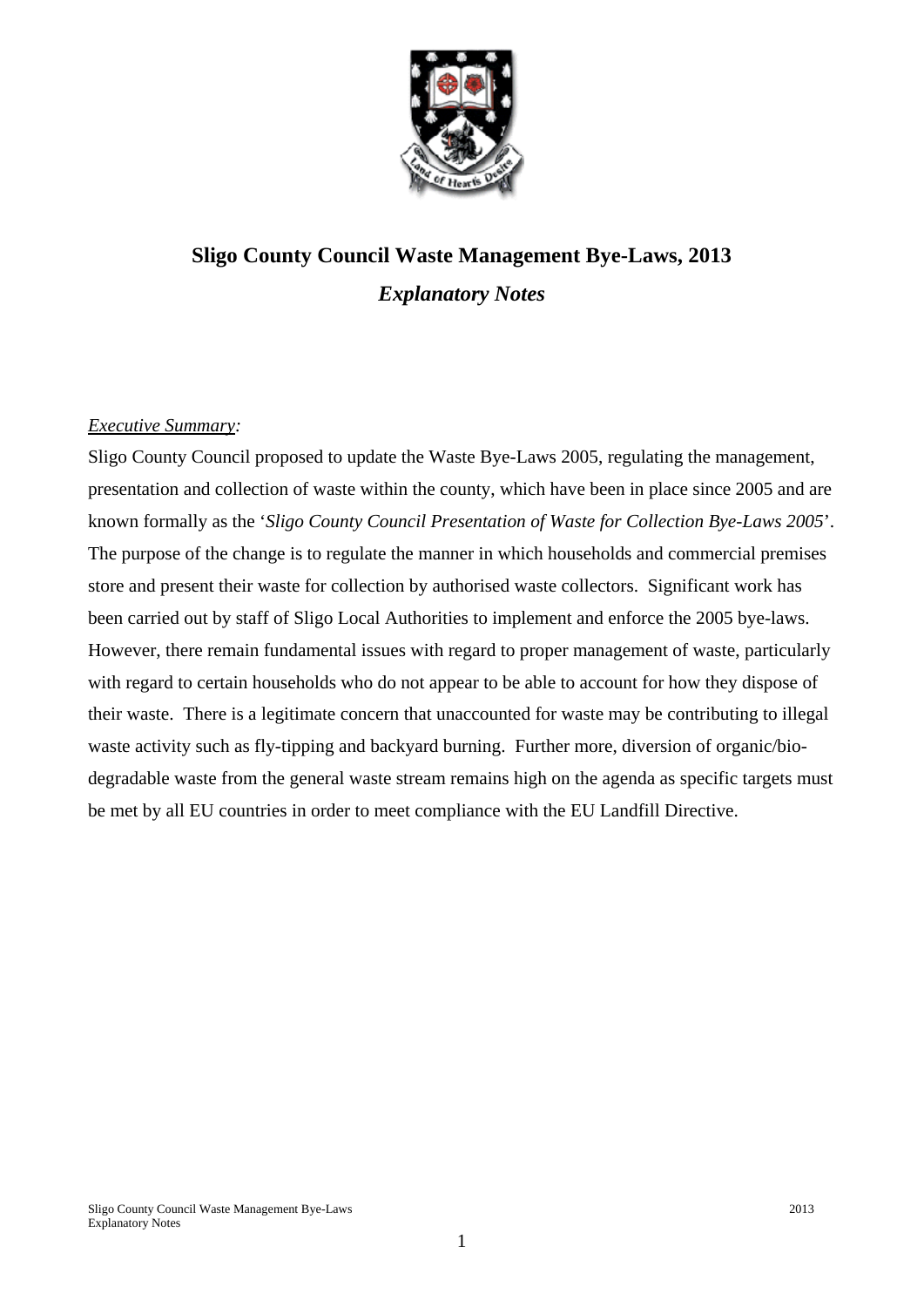#### *Introduction:*

Sligo County Council, in exercise of the powers conferred on it by Section 35 of the Waste Management Act, 1996, as amended, and in accordance with Part 19 of the Local Government Act, 2001, has made new bye-laws for the County of Sligo relating to the presentation, storage and segregation, for the purpose of and in the course of the collection of household and commercial waste and certain ancillary, consequential and related waste management matters. It should be noted that provision has been made in the recently adopted Bye-Laws for the imposition of fixed penalty notices in accordance with section 206 of the Local Government Act, 2001.

The draft bye-laws concerning the presentation, storage, segregation and collection of household and commercial waste in County Sligo were approved by Sligo County Councils Strategic Policy Committee (SPC 2 Environment Policy) on  $12<sup>th</sup>$  March 2013. A total of 3 written submissions were received during the public consultation period which was carried out from Tuesday  $6<sup>th</sup>$  August 2013 until Tuesday  $8<sup>th</sup>$  October 2013. Comments made in these submissions were considered in the Final Draft to go before the Council on Monday 4<sup>th</sup> November 2013.

## *Background:*

By way of background, the population in County Sligo, according to Census 2011, is 65,393 with 33,044 occupied households. According to waste records for 2010 submitted to the EPA:

- Almost 47% of households in County Sligo availed of a regular kerbside household waste collection service.
- The national average of households availing of a regular waste collection service was documented as 71%.
- In 2010, a total of 3,075 tonnes of household waste was deposited at Sligo County Council's two Civic Amenity Sites and 40 Bring Banks

National statistics on waste for 2010 clearly show that local authorities with a large urban base tend to have a greater proportion of households availing of a regular waste collection service than local authorities with a large rural base, as is the case in County Sligo, where certain households may not be in close proximity to a regularly serviced waste collection route.

Sligo County Council Waste Management Bye-Laws 2013 Based on these statistics, this means that there are a high percentage of households in County Sligo whose waste cannot be accounted for. There is no legal requirement under current national waste legislation that compels households to avail of a regular waste collection service. However, such a proposal has been put forward in the recent Government waste policy document entitled '*A Resource Opportunity*' published by the Department of Environment, Community and Local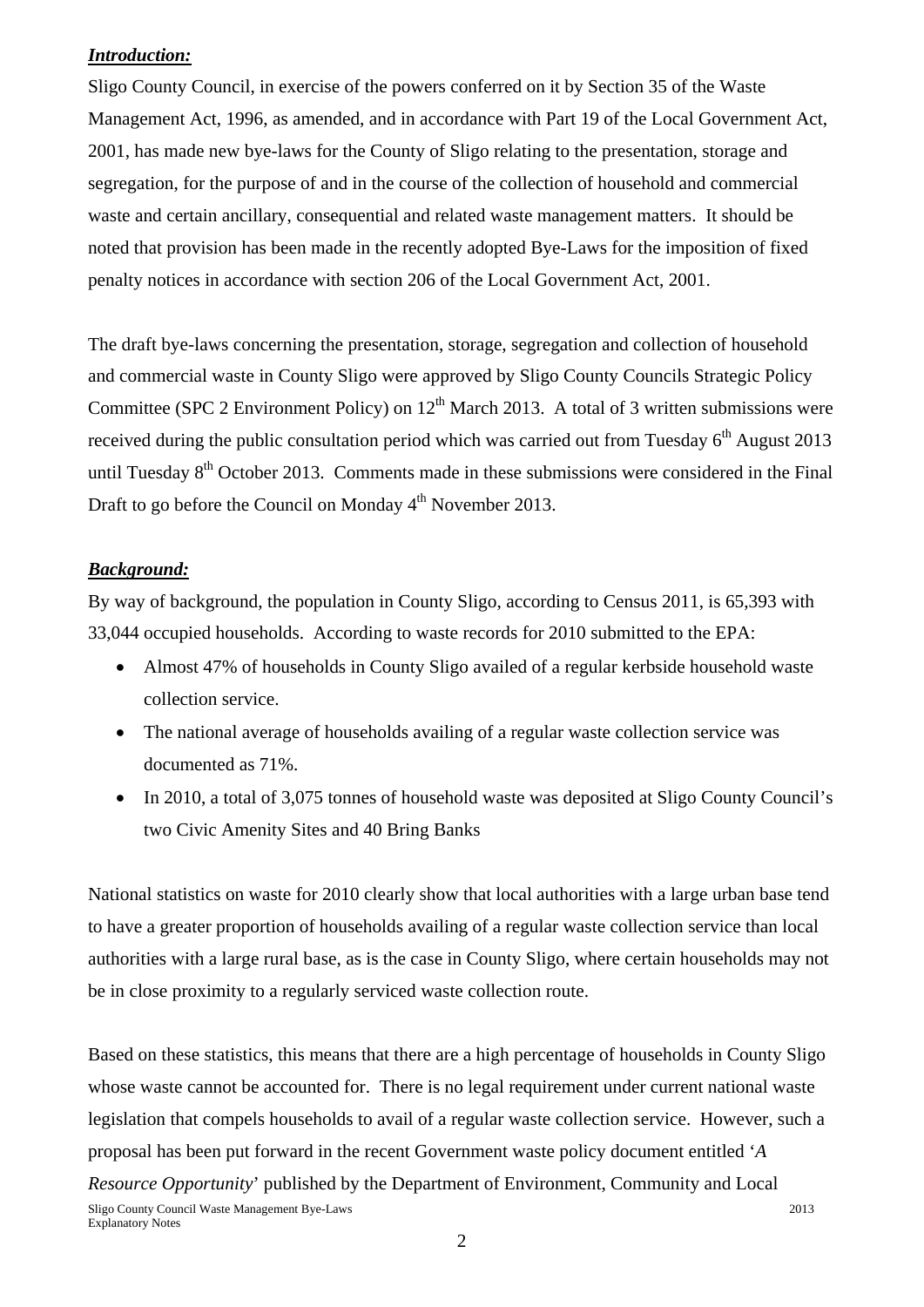Government in July 2012. In section 4.3.2 of the policy document, it makes reference to proposed policy actions and measures so that '*all householders will be obliged to demonstrate that they are availing of an authorised waste collection service or are otherwise managing their waste in an environmentally acceptable manner…'*. It is envisaged that the Government will put in place regulations to bring the proposed policy measures into effect and that the regulations will have penalties and fines for non-compliance. It is not clear at this stage when the proposed measures will be put in place.

It is in this context that Sligo County Council have made new and updated Waste Bye-Laws that would, among other things, require households to avail of a collection route serviced by an authorised waste collector. It is believed that the introduction of the 'compulsion' clause for household waste collection would greatly assist Sligo County Council who have certain functions under litter pollution legislation, in ensuring that household waste is properly managed and that disposal and recycling of the waste is carried out in an authorised manner.

Households not availing of a regular waste collection service from an authorised waste collector will be required to prove that they arrange to dispose of their own waste in an authorised manner and will be required to provide proof in the form of receipts when requested to do so by authorised Council staff. Legitimate methods of recycling and disposing of household waste include the use of Civic Amenity sites (Domestic use only). Householders who wish to use Civic Amenity Sites must maintain a record of receipts for a minimum of three years.

The Bye-Laws will be known as the '*Sligo County Council Waste Management Bye-Laws 2013'* and will apply to all of County Sligo.

#### *Changes to the new Waste Management Bye-Laws 2013 are as follows:*

- Obligation placed on the commercial and domestic sector to register with a waste collection service and/or maintain records (for a minimum of three years) if opting for waste disposal at Civic Amenity Sites (Domestic Sector only). This will allow Sligo Local Authorities to identify areas or people that are not using a waste collection service and/or a Civic Amenity Site and proceed to inspections of properties and/or enforcement measures.
- A more accurate recording system to be implemented by Waste Collectors whereby each receptacle for the separate waste types will be fitted with a microchip/bar code system. Each time the receptacle is presented for collection, the Waste Collector will be able to record the tonnage, time and date of collection for this waste type. This information is for the benefit of the customer, waste collector and statistical return information.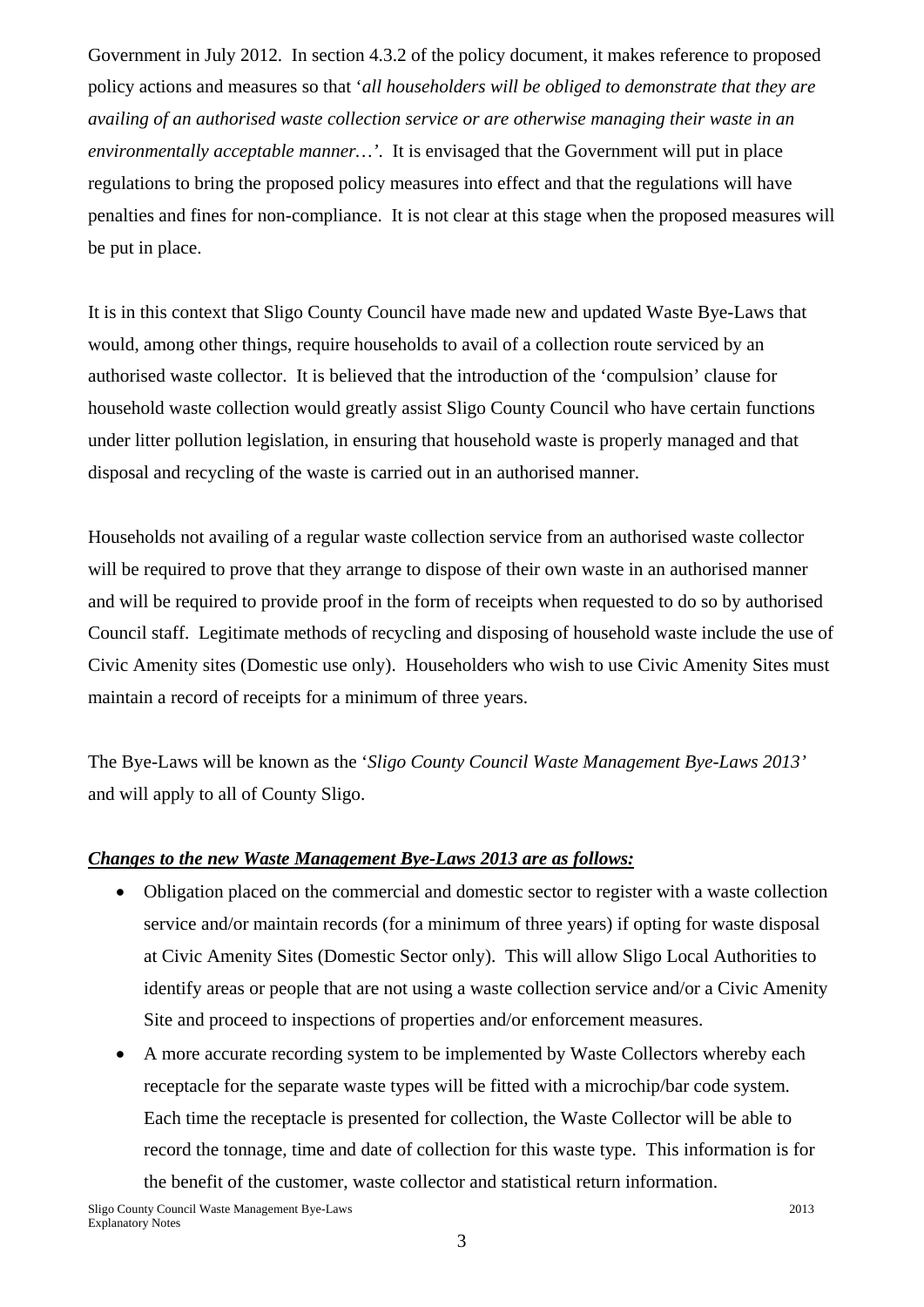- The introduction of a three bin system for households. The three bin system will be phased in to specific built up areas in Sligo. (Those not on the specific list will retain a two bin system but the use of compost bins in these areas will be highly encouraged). The system will comprise of:
	- 1. A general waste or landfill receptacle.
	- 2. A dry recyclables receptacle
	- 3. A food / bio-degradable waste receptacle/caddy

The rationale behind the introduction of a three bin system is to divert as much biodegradable fraction as possible away from landfill. Landfilling of biodegradable municipal waste (BMW) can result in high emissions of methane which is a greenhouse gas and a potential source of odour nuisance. There are targets under the Landfill Directive to divert BMW from landfill. Ireland met the first diversion target (due by July 2010) which was to landfill a maximum 75% of the BMW generated in 1995. The following graph outlines the EU diversion targets for 2013 and 2016.



• The list of built up areas that must retain a three bin collection system are as follows:

| - Ballisodare  | - Coolaney    | -Strandhill   |
|----------------|---------------|---------------|
| - Ballymote    | -Dromore West | -Mullaghmore  |
| - Borough Area | -Drumcliff    | -Rathcormac   |
| - Carney       | - Easkey      | -Rosses Point |
| - Cliffoney    | - Enniscrone  | -Riverstown   |
| - Collooney    | Grange        | -Tubbercurry  |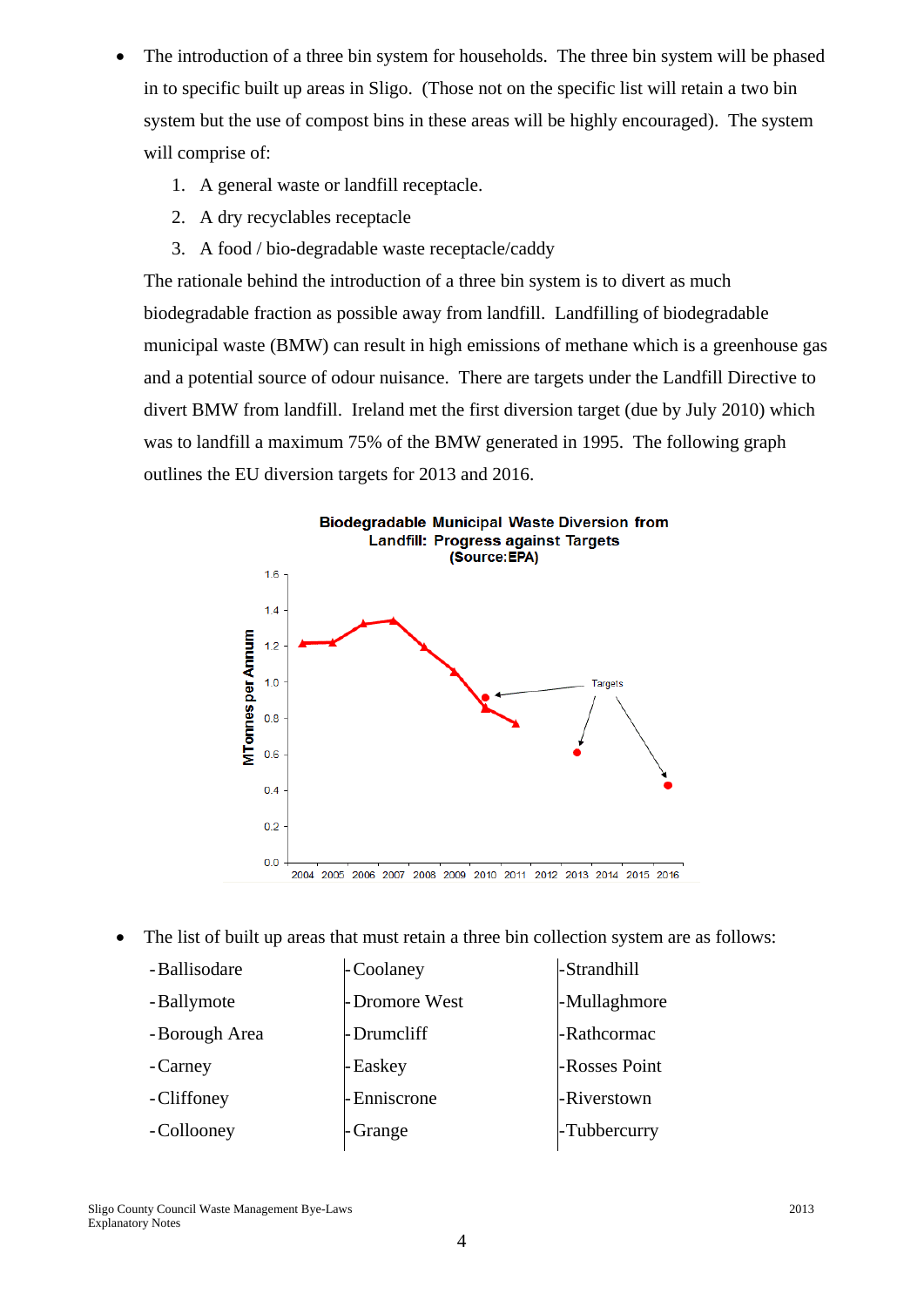- The current dry recyclable bag and tag system operating in Sligo will be phased out over a three month period from the adoption of the Waste Presentation Bye-Laws 2013. This system does not allow accountability to ensure all households are correctly recycling. It is being replaced by a micro-chipped/bar coded dry recyclable receptacle which can be provided to households following registration with a waste collector and/or transporting dry recyclables to Civic Amenity Sites (ensuring receipts maintained). The sale of bags and tags to shop outlets will cease from **3rd February 2014.**
- Fixed penalty notices or on-the-spot fines of  $E$ 5 may be issued for contravention of the Bye-Laws. It should be noted that  $\epsilon$ 75 is the maximum fine amount permissible under the Local Government Act, 2001 (Bye-Laws) Regulations S.I. 362 of 2006. Prosecution for contravention of the Bye-Laws can be taken at the District Court with the maximum fine set at  $€1,905$  for those found guilty.
- Prohibition of burning by waste. The burning of waste continues to be a major and increasing problem in County Sligo. Inspections and enforcement measures will be imposed to clamp down on this growing problem. The unauthorised burning of waste can be an illegal practice and is an offence under the Waste Management Act 1996, as amended, the Air Pollution Act 1987 and the Waste Management (Prohibition of Waste Disposal by Burning) Regulations 2009. The burning of waste includes a wide range of activities and it is important that members of the public understand why these activities are not acceptable and what these activities are as well as the dangers posed to people and the environment by committing such offences. People tend to burn waste in an effort to dispose of waste in a manner they perceive to be practical and convenient, however, it is important to understand that the burning of any waste arising from routine activities such as housework, construction etc. is an illegal practice and is damaging to both human health and the environment. A temporary exemption is available to farmers who are permitted to burn certain agricultural green waste in controlled circumstances during certain times of the year, provided prior notification is given to the Local Authority. Further information on this is available on the Sligo County Council website.
- Free Compulsory Registration of Property Management Companies, owners of holiday homes and apartment blocks/complexes in County Sligo. In order to account for waste arisings in these areas, it will be an obligation for anyone under this category to register annually free of charge with Sligo County Council. The registration form is outlined in the

5